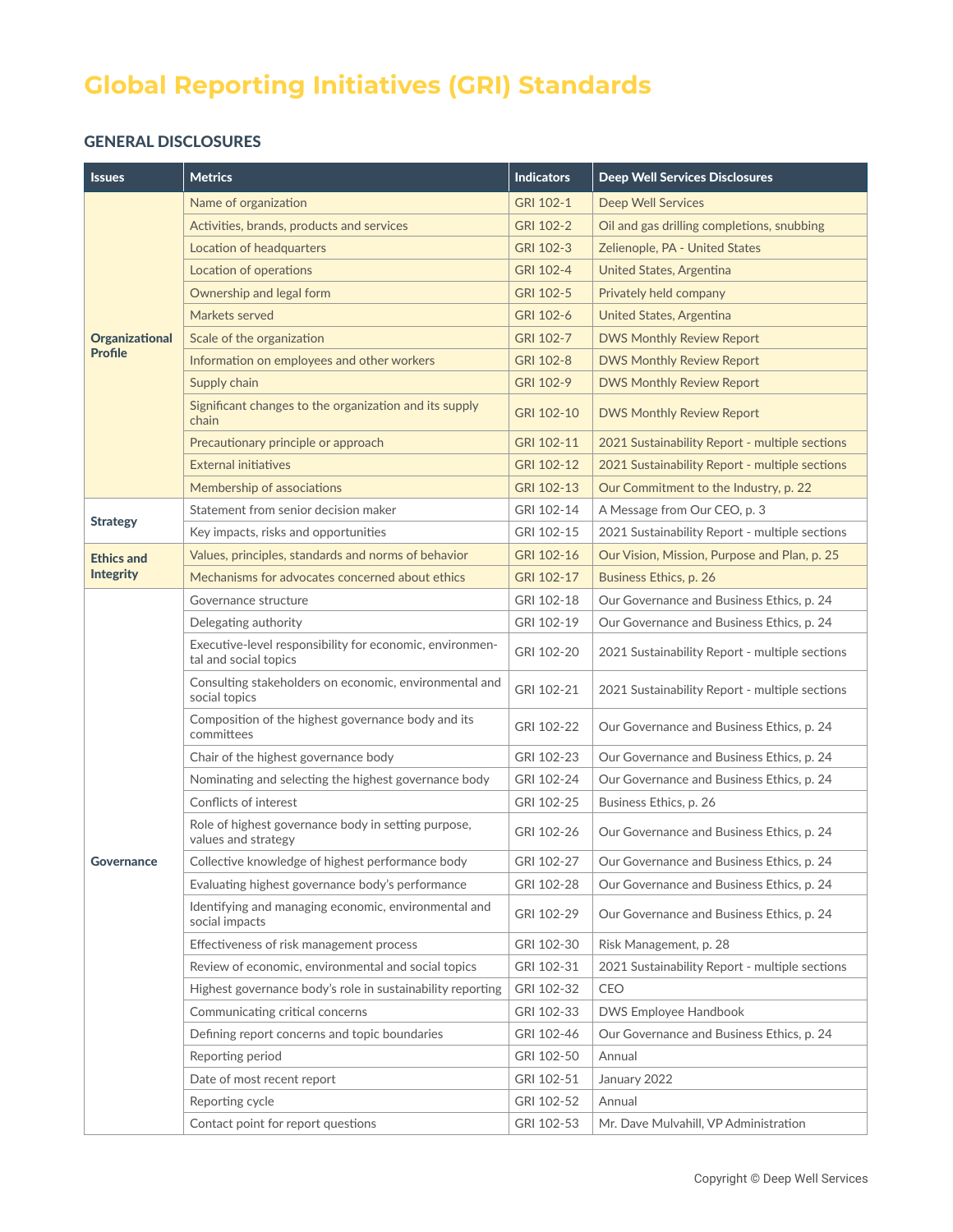# **Global Reporting Initiatives (GRI) Standards**

## ECONOMIC DISCLOSURES

| <b>Issues</b>                    | <b>Metrics</b>                                                                      | <b>Indicators</b> | <b>Deep Well Services Disclosures</b>     |
|----------------------------------|-------------------------------------------------------------------------------------|-------------------|-------------------------------------------|
|                                  | Direct economic value generated and distributed                                     | GRI 201-1         | Our Contributions to our Community, p. 11 |
| <b>Economic Performance</b>      | Financial implications and other risks and opportuni-<br>ties due to climate change | GRI 201-2         | Our Contributions to our Community, p. 11 |
| <b>Procurement Practices</b>     | Proportion spending on local suppliers                                              | GRI 204-1         | Supply Chain Governance, p. 28            |
|                                  | Operations assessed for risks related to corruption                                 | GRI 205-1         | <b>Global Anti-Corruption Policy</b>      |
| <b>Anti-Corruption</b>           | Communication and training about anti-corruption<br>policies and procedures         | GRI 205-2         | <b>Global Anti-Corruption Policy</b>      |
|                                  | Confirmed incidents of corruption and actions taken                                 | GRI 205-3         | <b>Global Anti-Corruption Policy</b>      |
| <b>Anti-competitive Behavior</b> | Legal actions for anti-competitive behavior, anti-<br>trust, and monopoly practices | GRI 206-1         | <b>Global Anti-Corruption Policy</b>      |

### ENVIRONMENTAL DISCLOSURES

| <b>Issues</b>                               | <b>Metrics</b>                                                                  | <b>Indicators</b> | <b>Deep Well Services Disclosures</b>          |
|---------------------------------------------|---------------------------------------------------------------------------------|-------------------|------------------------------------------------|
| <b>Energy</b>                               | Energy consumption within the organization                                      | GRI 302-1         | Emmisions and GHG, p. 9                        |
|                                             | Energy consumption outside the organization                                     | GRI 302-2         | Emmisions and GHG, p. 9                        |
|                                             | <b>Energy Intensity</b>                                                         | GRI 302-3         | Emmisions and GHG, p. 9                        |
|                                             | Reduction of energy consumption                                                 | GRI 302-4         | Emmisions and GHG, p. 9                        |
|                                             | Reductions in energy requirements of products and<br>services                   | GRI 302-5         | Emmisions and GHG, p. 9                        |
| <b>Water and</b><br><b>Effluents</b>        | Interactions with water as a shared resource                                    | GRI 303-1         | Water and Effluents, p. 10                     |
|                                             | Management of water discharged-related impacts                                  | GRI 303-2         | Water and Effluents, p. 10                     |
|                                             | Water withdrawal                                                                | GRI 303-3         | Water and Effluents, p. 10                     |
|                                             | Water discharge                                                                 | GRI 303-4         | Water and Effluents, p. 10                     |
|                                             | Water consumption                                                               | GRI 303-5         | Water and Effluents, p. 10                     |
| <b>Biodiversity</b>                         | Operational sites owned, leased, managed in, or adjacent<br>to, protected areas | GRI 304-1         | 2021 Sustainability Report - multiple sections |
|                                             | Significant impacts of activities, products and services on<br>biodiversity     | GRI 304-2         | 2021 Sustainability Report - multiple sections |
| Emis-<br>sions-Green-<br>house Gas<br>(GHG) | Direct (Scope 1) GHG emissions                                                  | GRI 305-1         | Emissions and GHGs, p. 9                       |
|                                             | Energy indirect (Scope 2) GHG emissions                                         | GRI 305-2         | Emissions and GHGs, p. 9                       |
|                                             | Other indirect (Scope 3) GHG emissions                                          | GRI 305-3         | Emissions and GHGs, p. 9                       |
|                                             | Reduction of GHG emissions                                                      | GRI 305-5         | Emissions and GHGs, p. 9                       |
| <b>Waste</b>                                | Waste generation and significant waste-related impacts                          | GRI 306-1         | 2021 Sustainability Report - multiple sections |
|                                             | Management of significant waste-related impacts                                 | GRI 306-2         | 2021 Sustainability Report - multiple sections |
|                                             | Waste generated                                                                 | GRI 306-3         | 2021 Sustainability Report - multiple sections |